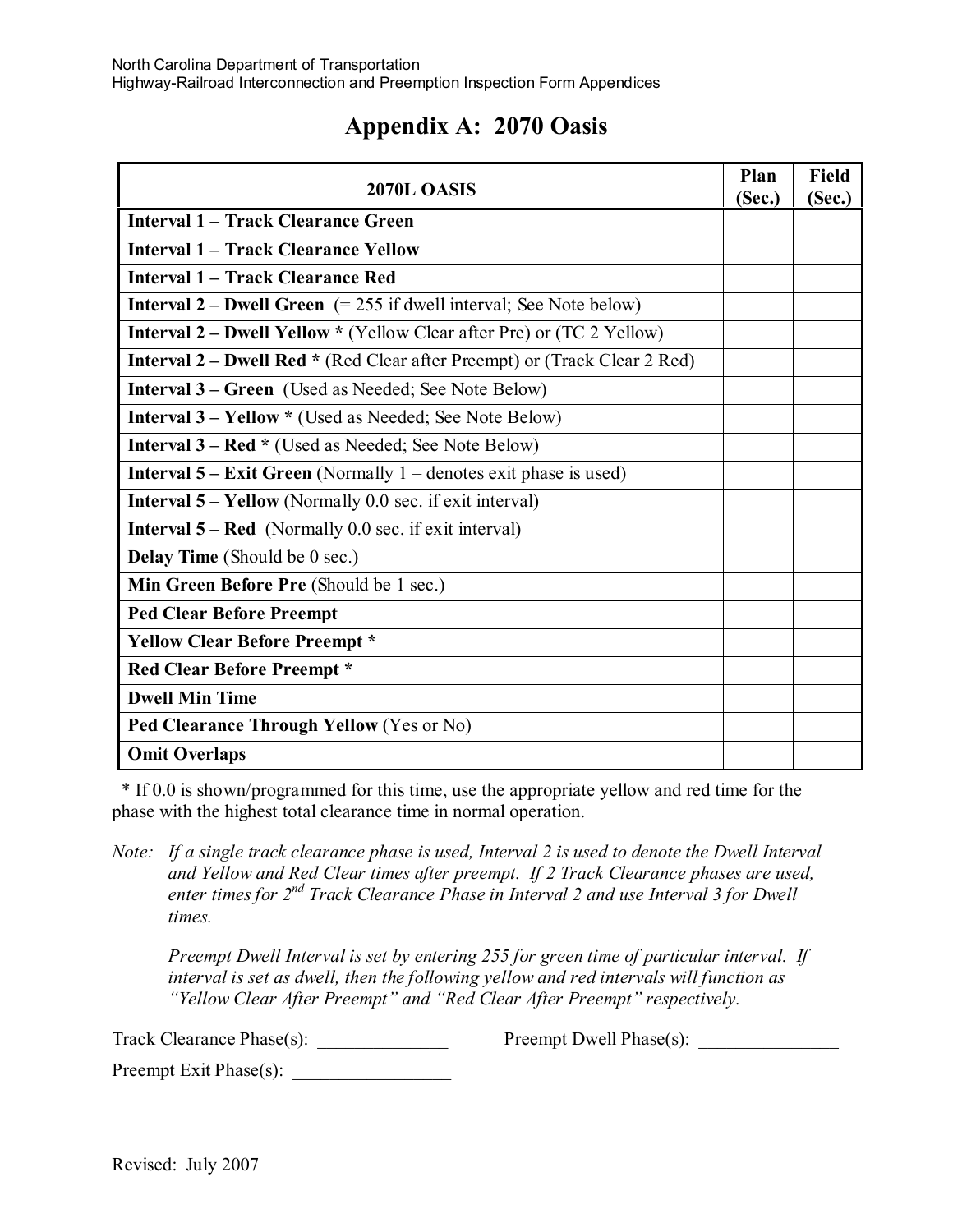| <b>TRACONEX</b>                            |                 | Plan<br>(Sec.) | <b>Field</b><br>(Sec.) |
|--------------------------------------------|-----------------|----------------|------------------------|
| <b>Delay Before Preempt</b>                | $N\Lambda$      | $N\Lambda$     | $N\Lambda$             |
| <b>Minimum Walk Before Preempt</b>         | $N\Lambda$      | $N\Lambda$     | $N\Lambda$             |
| <b>Pedestrian Clearance Before Preempt</b> | <b>TPC</b>      |                |                        |
| <b>Minimum Green Before Preempt</b>        | $N\Lambda$      | $N\Lambda$     | $N\Lambda$             |
| <b>Yellow Clearance Before Preempt</b>     | TY1             |                |                        |
| <b>Red Clearance Before Preempt</b>        | TR1             |                |                        |
| <b>Track Clearance Green</b>               | <b>TCM</b>      |                |                        |
| <b>Track Clearance Yellow Clearance</b>    | TY <sub>2</sub> |                |                        |
| <b>Track Clearance Red Clearance</b>       | TR <sub>2</sub> |                |                        |
| <b>RR Dwell Minimum Green</b>              | <b>TPM</b>      |                |                        |
| <b>Yellow Clearance After Preempt</b>      | TY4             |                |                        |
| <b>Red Clearance After Preempt</b>         | TR <sub>4</sub> |                |                        |

## **Appendix B: NEMA Equipment**

Track Clearance Phase(s): \_\_\_\_\_\_\_\_\_\_\_\_\_\_ Preempt Dwell Phase(s): \_\_\_\_\_\_\_\_\_\_\_\_\_\_\_

Preempt Exit Phase(s): \_\_\_\_\_\_\_\_\_\_\_\_\_\_\_\_\_

| ECONOLITE ASC-8000 & ASC/2-2100 and EAGLE EPAC 300 |                           | Plan<br>(Sec.) | <b>Field</b><br>(Sec.) |
|----------------------------------------------------|---------------------------|----------------|------------------------|
| <b>Delay Before Preempt</b>                        | <b>DELAY TIME</b>         |                |                        |
| <b>Minimum Walk Before Preempt</b>                 | $N\Lambda$                | $N\Lambda$     | $N\Lambda$             |
| <b>Pedestrian Clearance Before Preempt</b>         | <b>MIN PED CLEAR</b>      |                |                        |
| <b>Minimum Green Before Preempt</b>                | <b>MIN GREEN</b>          |                |                        |
| <b>Yellow Clearance Before Preempt*</b>            | <b>MIN YELLOW</b>         |                |                        |
| <b>Red Clearance Before Preempt*</b>               | <b>MIN RED</b>            |                |                        |
| <b>Track Clearance Green</b>                       | <b>TRACK CLEAR GREEN</b>  |                |                        |
| <b>Track Clearance Yellow Clearance</b>            | <b>TRACK CLEAR YELLOW</b> |                |                        |
| <b>Track Clearance Red Clearance</b>               | <b>TRACK CLEAR RED</b>    |                |                        |
| <b>RR Dwell Minimum Green</b>                      | <b>HOLD GREEN</b>         |                |                        |
| <b>Yellow Clearance After Preempt*</b>             | <b>HOLD YELLOW</b>        |                |                        |
| <b>Red Clearance After Preempt*</b>                | <b>HOLD RED</b>           |                |                        |
| <b>Ped Clear Through Yellow</b>                    |                           |                |                        |
| <b>Omit Overlaps</b>                               |                           |                |                        |

\* If 0.0 is shown/programmed for this time, use the appropriate yellow and red time for the phase with the highest total clearance time in normal operation.

Track Clearance Phase(s): \_\_\_\_\_\_\_\_\_\_\_\_\_\_ Preempt Dwell Phase(s): \_\_\_\_\_\_\_\_\_\_\_\_\_\_\_

Preempt Exit Phase(s): \_\_\_\_\_\_\_\_\_\_\_\_\_\_\_\_\_

Revised: July 2007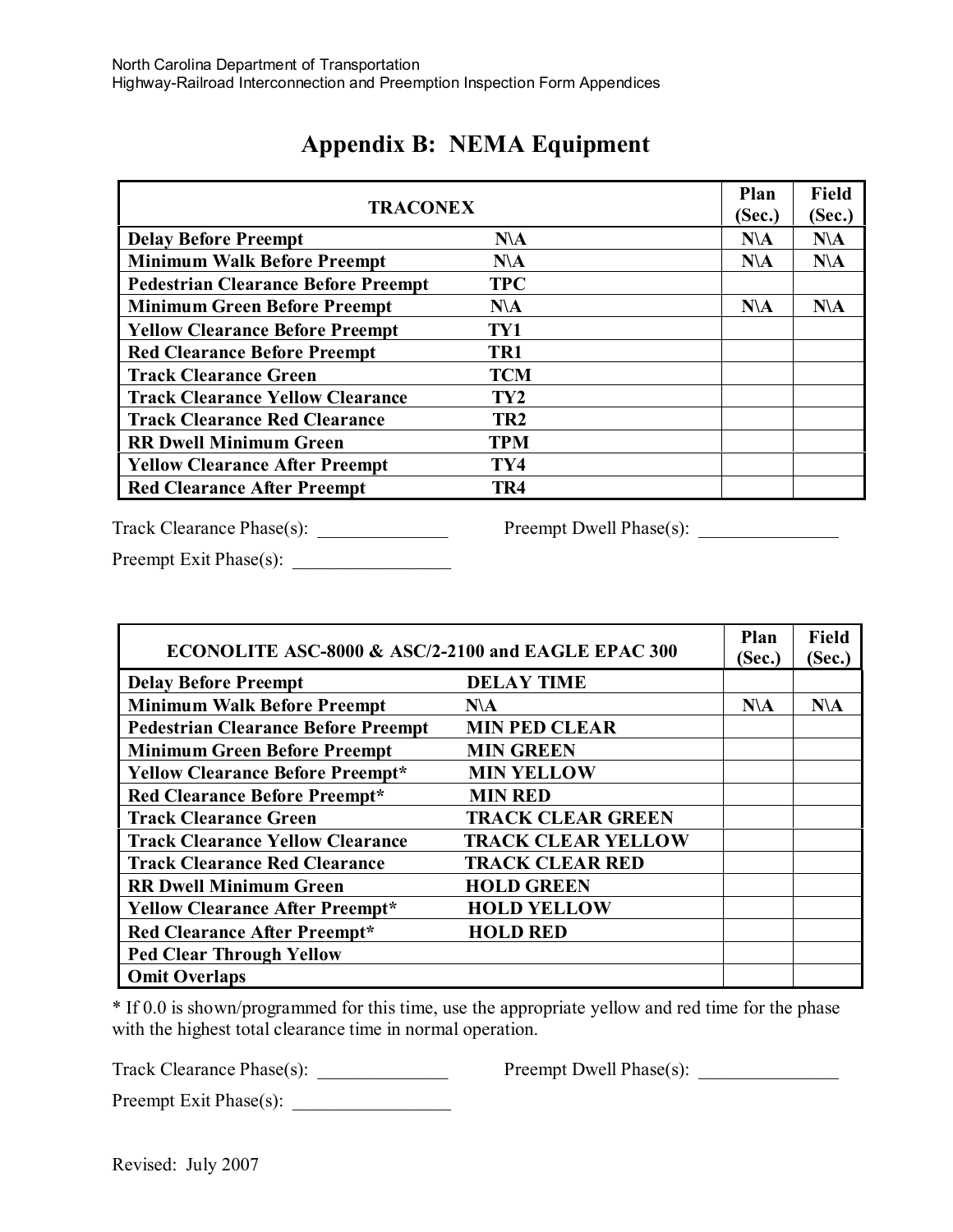| PEEK/TRANSYT 3000                          |                                                               | Plan<br>(Sec.) | <b>Field</b><br>(Sec.) |
|--------------------------------------------|---------------------------------------------------------------|----------------|------------------------|
| <b>Delay Before Preemption</b>             | PRE-EMPT DELAY MUST HAVE<br>TRACK CALL FOR MORE THAN 1.5 SEC. |                |                        |
| <b>Minimum Walk Before Preempt</b>         | $N\Lambda$                                                    | $N\Lambda$     | $N\Lambda$             |
| <b>Pedestrian Clearance Before Preempt</b> | <b>PED CLEAR</b>                                              |                |                        |
| <b>Minimum Green Before Preempt</b>        | <b>MIN ENTRY TIME</b>                                         |                |                        |
| <b>Yellow Clearance Before Preempt</b>     | <b>MIN ENTRY YELLOW</b>                                       |                |                        |
| <b>Red Clearance Before Preempt</b>        | <b>MIN ENTRY RED</b>                                          |                |                        |
| <b>Track Clearance Green</b>               | <b>INTERVAL 1</b>                                             |                |                        |
| <b>Track Clearance Yellow Clearance</b>    | <b>INTERVAL 2</b>                                             |                |                        |
| <b>Track Clearance Red Clearance</b>       | <b>INTERVAL 3</b>                                             |                |                        |
| <b>RR Dwell Minimum Green</b>              | <b>INTERVAL 4</b>                                             |                |                        |
| <b>Yellow Clearance After Preempt</b>      | <b>INTERVAL 5</b>                                             |                |                        |
| <b>Red Clearance After Preempt</b>         | <b>INTERVAL 6</b>                                             |                |                        |

Track Clearance Phase(s): \_\_\_\_\_\_\_\_\_\_\_\_\_\_ Preempt Dwell Phase(s): \_\_\_\_\_\_\_\_\_\_\_\_\_\_\_

Preempt Exit Phase(s): \_\_\_\_\_\_\_\_\_\_\_\_\_\_\_\_\_

| <b>LMD 8000 (PEEK/TCT 9200)</b>               | Plan<br>(Sec.) | <b>Field</b><br>(Sec.) |
|-----------------------------------------------|----------------|------------------------|
| <b>Delay Before Preemption</b>                |                |                        |
| <b>Minimum Walk Before Preemption</b>         |                |                        |
| <b>Pedestrian Clearance Before Preemption</b> |                |                        |
| <b>Minimum Green Before Preemption</b>        |                |                        |
| <b>Yellow Clearance Before Preemption</b>     |                |                        |
| <b>Red Clearance Before Preemption</b>        |                |                        |
| <b>Track Clearance 1 Green</b>                |                |                        |
| <b>Track Clearance 1 Yellow Clearance</b>     |                |                        |
| <b>Track Clearance 1 Red Clearance</b>        |                |                        |
| <b>Track Clearance 2 Green</b>                |                |                        |
| <b>Track Clearance 2 Yellow Clearance</b>     |                |                        |
| <b>Track Clearance 2 Red Clearance</b>        |                |                        |
| <b>RR Dwell Minimum Green</b>                 |                |                        |
| <b>Yellow Clearance After Preemption</b>      |                |                        |
| <b>Red Clearance After Preemption</b>         |                |                        |

Preempt Exit Phase(s): \_\_\_\_\_\_\_\_\_\_\_\_\_\_\_\_\_

Track Clearance Phase(s): \_\_\_\_\_\_\_\_\_\_\_\_\_\_ Preempt Dwell Phase(s): \_\_\_\_\_\_\_\_\_\_\_\_\_\_\_